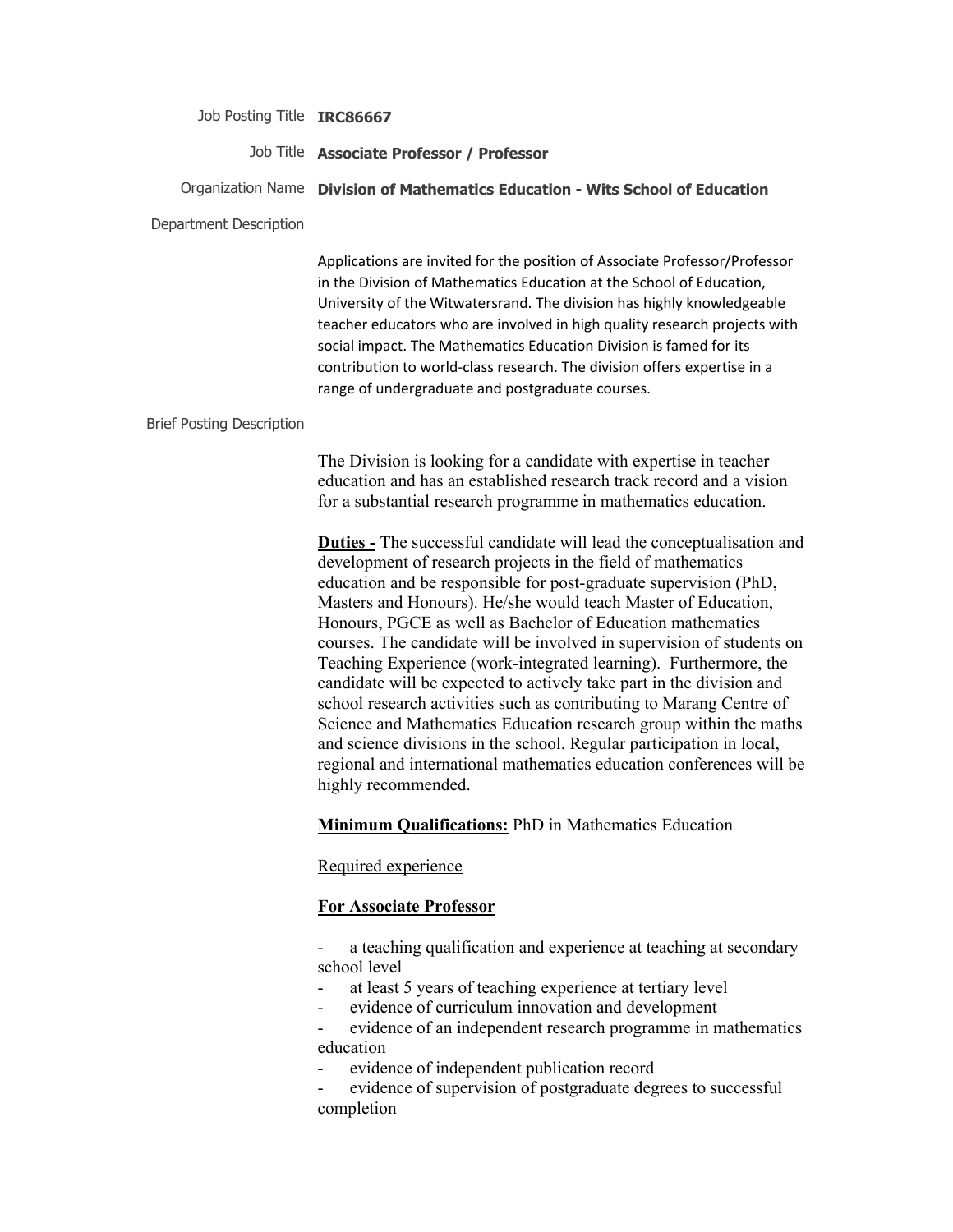- evidence of securing and sourcing external research funding
- evidence of participation and presenting at regional and international mathematics education conferences
- evidence of faculty/university level administration

## **For Professor**

a teaching qualification and experience at teaching at secondary school level

- at least 8 years of teaching experience at tertiary level
- evidence of curriculum innovation and development

- evidence of an independent research programme in mathematics education

evidence of supervision of postgraduate degrees to successful completion

evidence of sourcing and receiving research grants

- evidence of an excellent international publication record and authoring or editing research books on mathematics education

- evidence of research project management

- evidence of international renown, leadership, participation and presenting at regional and international mathematics education conferences

- evidence of faculty/university level administration

### **Recommended:**

Ability to speak a Black South African language Hold an NRF rating

## **Remuneration:**

Remuneration will be commensurate with qualifications and experience. The package includes a provident fund, medical aid and bursaries, subject to the University's regulations.

#### How To Apply

To apply, submit a letter of motivation - clearly indicating which position you are applying for, detailed CV and the names and contact details of three referees (incl. e-mail addresses).

*Internal employees* are invited to apply directly on Oracle by following the path: iWits /Self Service application/"Apply for a job"

*External applicants* are invited to apply, by registering a profile on the Wits i-recruitment platform located at https://irec.wits.ac.za and submitting your application.

\*The University is committed to employment equity. Preference may be given to appointable applicants from the under-represented designated groups in terms of the relevant employment equity plans and policies of the University. Designated groups as defined in the